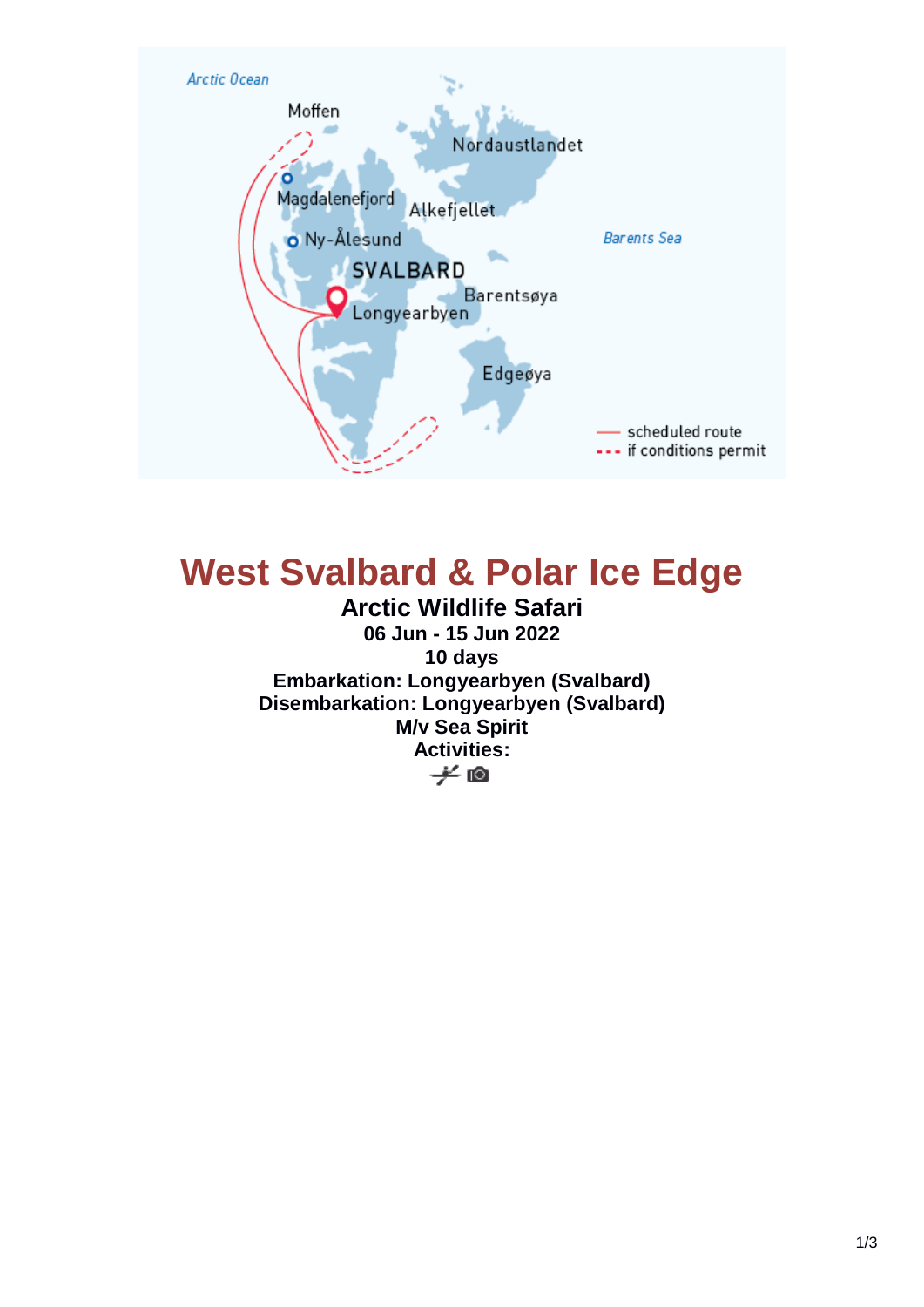## **Itinerary**



**Day 1: Arrival in Longyearbyen, Svalbard (hotel night)** Welcome to Longyearbyen, the administrative center of Svalbard and starting point of our Arctic expedition! At the Longyearbyen airport, you will be greeted by our staff and transferred to a quality hotel, which has been arranged by us and is included in the price of the itinerary. You will then be free to explore the charming, walkable town center.

We recommend starting your discovery of this fascinating Norwegian High Arctic territory at the excellent Svalbard Museum, where you can also purchase hard-to-find polar books and maps. Afterward, you can enjoy an excellent dinner at one of Longyearbyen's many delightful restaurants. If you are still awake at midnight, you will notice the sun has not set. In fact, the sun will not set for the entire duration of our time in

Svalbard.



### **Day 2: Welcome Aboard!**

After breakfast at your hotel, the morning is yours to enjoy Longyearbyen. Take in the views of icy fjords and glaciated mountains surrounding this historic former coalmining town. Take advantage of shopping for souvenirs or some last-minute necessities such as cold-weather gear. Just remember, you will soon receive your very own parka to keep and waterproof boots to borrow on board the ship. For lunch, Longyearbyen offers quick and easy meal options including the most northerly pizzas and kebabs in the world.

In the afternoon, you will be transferred to the pier where we will warmly welcome you aboard the deluxe

expedition vessel M/V Sea Spirit. Get settled in your spacious suite and explore the ship that will be your comfortable home during the extraordinary adventure to come. After getting underway, a full schedule of events kicks off with informative briefings and introductions from your expedition staff. After the first of many delicious dinners on board, step out onto the open decks to admire the gorgeous scenery in 24-hour daylight as we pass through the wildlife-rich waters of Isfjorden.



### **Day 3-9: West Svalbard and Polar Ice Edge**

The itinerary for this voyage focuses on the spectacular fjords, coasts and islands of western Spitsbergen, the main island of the Svalbard archipelago. This area contains Svalbard's most impressive scenery and some of the Arctic's best wildlife viewing opportunities. Our exact schedule and route will be shaped by the weather and ice conditions we encounter. Polar bears and other iconic Arctic animals can be spotted at anytime, anywhere in our area of exploration.

One of the pristine natural areas on this itinerary is South Spitsbergen National Park, a vast region of varied landscapes including polar deserts and impassible mountain ranges. The centerpiece of this park is Hornsund, a pictureperfect fjord where countless mighty glaciers cascade from

soaring mountaintops into icy inlets. At this time of year, we are sure to encounter fast ice—that is, sea ice that is fastened to the shore. This situation offers an excellent chance of observing polar bears on the hunt for ringed seals. The park also includes the southern shores of Bellsund, a picturesque bay where we find the remains of historical whaling operations, including wooden boats, cabins and thousands of whale bones—a scene from the distant past, literally frozen in time. This area also offers great hiking opportunities through landscapes rich with Arctic flora and birdlife, as well as fascinating geology.

Also on our route is Northwest Spitsbergen National Park, the crown jewel of Svalbard's scenic wonders. Here we find deep fjords flanked by serrated mountain peaks and immense tidewater glaciers calving